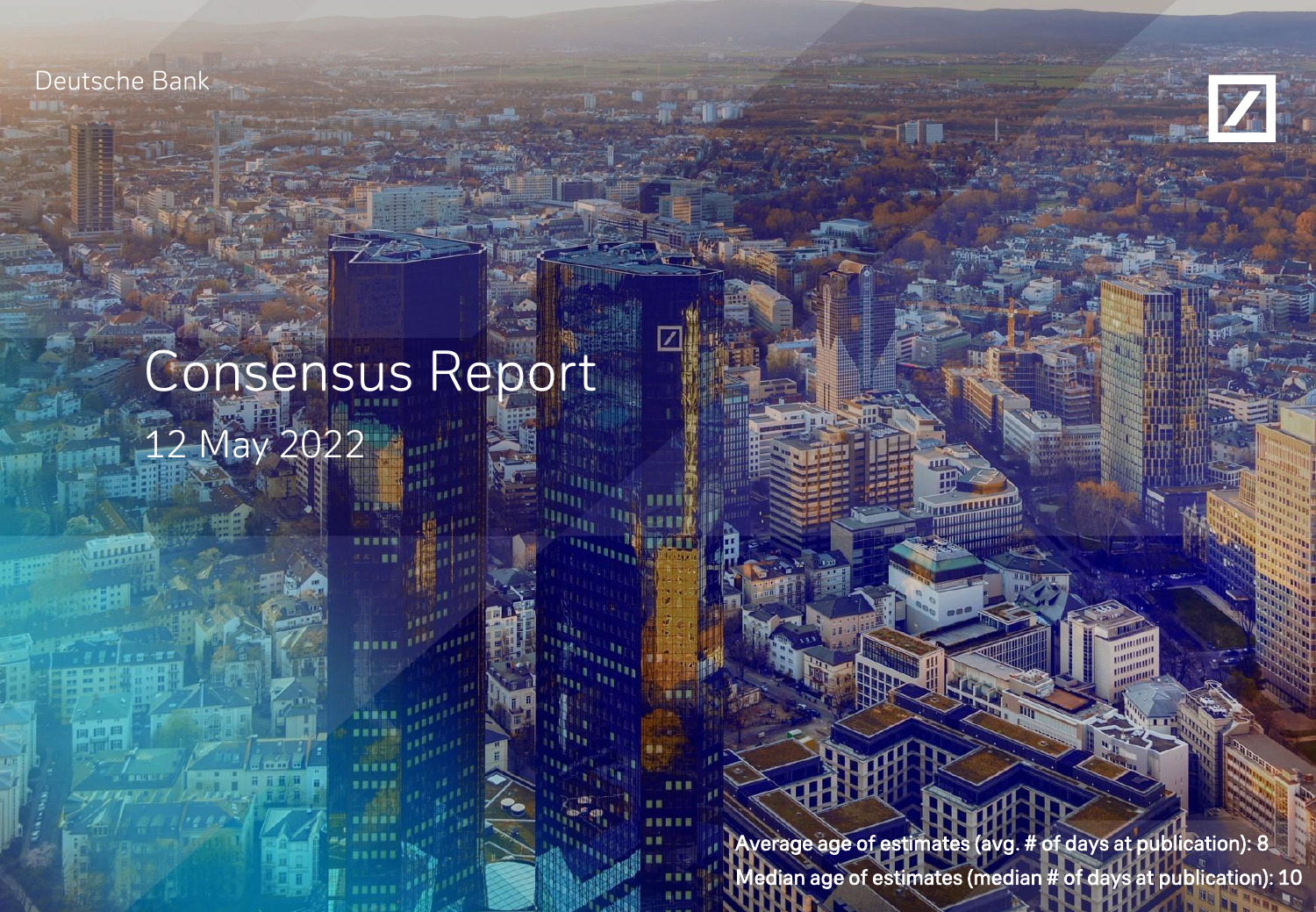## Deutsche Bank Group (1/2)

|                                                                                | Q2 2022  |                |                |        |                     | <b>FY2022</b>  |                |        |
|--------------------------------------------------------------------------------|----------|----------------|----------------|--------|---------------------|----------------|----------------|--------|
| $P&L$ (in $\in$ m)                                                             | Average  | <b>Minimum</b> | <b>Maximum</b> | # est. | Average             | <b>Minimum</b> | <b>Maximum</b> | # est. |
| Total net revenues (reported)                                                  | 6.455    | 6,135          | 6.701          | 14     | 26,011              | 25,195         | 26,666         | 15     |
| Debt valuation adjustments (DVA)                                               | 3        | $\mathbf 0$    | 25             | 8      | 11                  | (10)           | 100            | 8      |
| Revenues (adjusted)                                                            | 6,451    | 6,135          | 6,701          | 14     | $\overline{26,006}$ | 25,205         | 26,666         | 15     |
| <b>Total noninterest expenses</b>                                              | (4,672)  | (4,836)        | (4,595)        | 14     | (19, 250)           | (19, 907)      | (18, 531)      | 15     |
| of which impairment of goodwill and other intangible assets                    | 0        | $\mathbf 0$    | $\mathbf 0$    | 11     | $\mathbf 0$         | $\mathbf 0$    | $\mathbf 0$    | 11     |
| of which litigation charges, net                                               | (45)     | (80)           | $\mathbf 0$    | 13     | (151)               | (300)          | (26)           | 15     |
| of which restructuring and severance                                           | (37)     | (80)           | $\overline{0}$ | 14     | (83)                | (155)          | 33             | 15     |
| <b>Adjusted costs</b>                                                          | (4, 593) | (4,732)        | (4,507)        | 14     | (19,016)            | (19,707)       | (18, 471)      | 15     |
| of which transformation charges (incl. in adjusted costs)                      | (40)     | (85)           | (13)           | 13     | (146)               | (288)          | (76)           | 14     |
| Adjusted costs ex transformation charges                                       | (4, 555) | (4,707)        | (4, 482)       | 14     | (18, 880)           | (19,607)       | (18, 300)      | 15     |
| Provision for credit losses                                                    | (316)    | (520)          | (230)          | 14     | (1,250)             | (1,762)        | (1,035)        | 15     |
| Profit (loss) before tax                                                       | 1.467    | 995            | 1,786          | 14     | 5.512               | 4,743          | 6,243          | 15     |
| Profit (loss) before tax adjusted                                              | 1,540    | 1,070          | 1,906          | 14     | 5,730               | 4,909          | 6,416          | 15     |
| Income tax expense                                                             | (380)    | (569)          | 340            | 14     | (1, 334)            | (1,894)        | 1,067          | 15     |
| Profit (loss) reported                                                         | 1,038    | 736            | 1,250          | 14     | 4,035               | 3,294          | 4,585          | 15     |
| Profit (loss) attributable to noncontrolling interests                         | (58)     | (151)          | (30)           | 13     | (228)               | (648)          | (138)          | 14     |
| Profit (loss) attributable to DB shareholders and additional equity components | 985      | 700            | 1,182          | 14     | 3,823               | 3,115          | 4,442          | 15     |
| Additional Tier 1 coupon payment                                               | (116)    | (139)          | (94)           | 13     | (472)               | (543)          | (376)          | 14     |
| Ratios (in %)                                                                  |          |                |                |        |                     |                |                |        |
| Cost/income ratio                                                              | 72.6%    | 69.4%          | 75.3%          | 13     | 74.0%               | 71.4%          | 76.6%          | 15     |
| Post-tax return on average tangible shareholders' equity                       | 6.7%     | 5.8%           | 8.1%           | 11     | 6.4%                | 5.1%           | 7.5%           | 14     |
| Core Bank post-tax return on average tangible shareholders' equity             | n/a      | n/a            | n/a            | n/a    | n/a                 | n/a            | n/a            | n/a    |
| CET1 ratio (in %)                                                              | 12.9%    | 12.8%          | 13.3%          | 12     | 13.2%               | 12.7%          | 13.7%          | 15     |
| Leverage ratio (fully loaded, in %)                                            | 4.4%     | 3.8%           | 4.6%           | 12     | 4.5%                | 3.9%           | 4.9%           | 14     |
|                                                                                |          |                |                |        |                     |                |                |        |
| Per share data (in $\epsilon$ )                                                |          |                |                |        |                     |                |                |        |
| Fully diluted number of shares (period-end, in m)                              | 2,124    | 2,062          | 2,155          | 10     | 2,109               | 2,031          | 2,142          | 13     |
| EPS diluted (attributable profit after AT1 coupon adjustment)                  | 0.41     | 0.37           | 0.50           | 10     | 1.49                | 0.18           | 1.88           | 13     |
| Dividend per share                                                             | n/a      | n/a            | n/a            | n/a    | 0.29                | 0.20           | 0.35           | 14     |
| Share buybacks (in € m)                                                        | n/a      | n/a            | n/a            | n/a    | 357                 | $\mathbf 0$    | 700            | 14     |
| Tangible book value per share                                                  | 25.18    | 24.62          | 25.68          | 11     | 25.90               | 25.23          | 26.74          | 14     |
| Balance sheet (in $\epsilon$ bn)                                               |          |                |                |        |                     |                |                |        |
| Total assets (IFRS)                                                            | 1,346    | 1,312          | 1,405          | 12     | 1,346               | 1,287          | 1,400          | 15     |
| Total loans at amortized cost, gross of allowances (end of period)             | 427      | $\mathbf 0$    | 486            | 9      | 491                 | 477            | 520            | 12     |
| Shareholders' equity                                                           | 59       | 57             | 69             | 13     | 61                  | 59             | 70             | 15     |
| Average tangible shareholders' equity (for RoTE calculation)                   | 53       | 51             | 59             | 11     | 53                  | 51             | 59             | 14     |
| Risk-weighted assets (fully loaded)                                            | 366      | 354            | 371            | 12     | 368                 | 355            | 381            | 15     |
| CET1 capital (fully loaded)                                                    | 47       | 47             | 48             | 13     | 48                  | 48             | 49             | 14     |
| Leverage exposure (fully loaded)                                               | 1,223    | 1,162          | 1,256          | 11     | 1,227               | 1,150          | 1,276          | 13     |
| Leverage capital (Tier1 capital fully loaded)                                  | 54       | 53             | 55             | 11     | 55                  | 52             | 57             | 13     |

Average age of estimates (avg. # of days at publication): 8

Median age of estimates (median # of days at publication): 10

Note: Quarterly RoTE figures are annualized **the contract of the contract of the contract of the contract of the contract of the contract of the contract of the contract of the contract of the contract of the contract of t**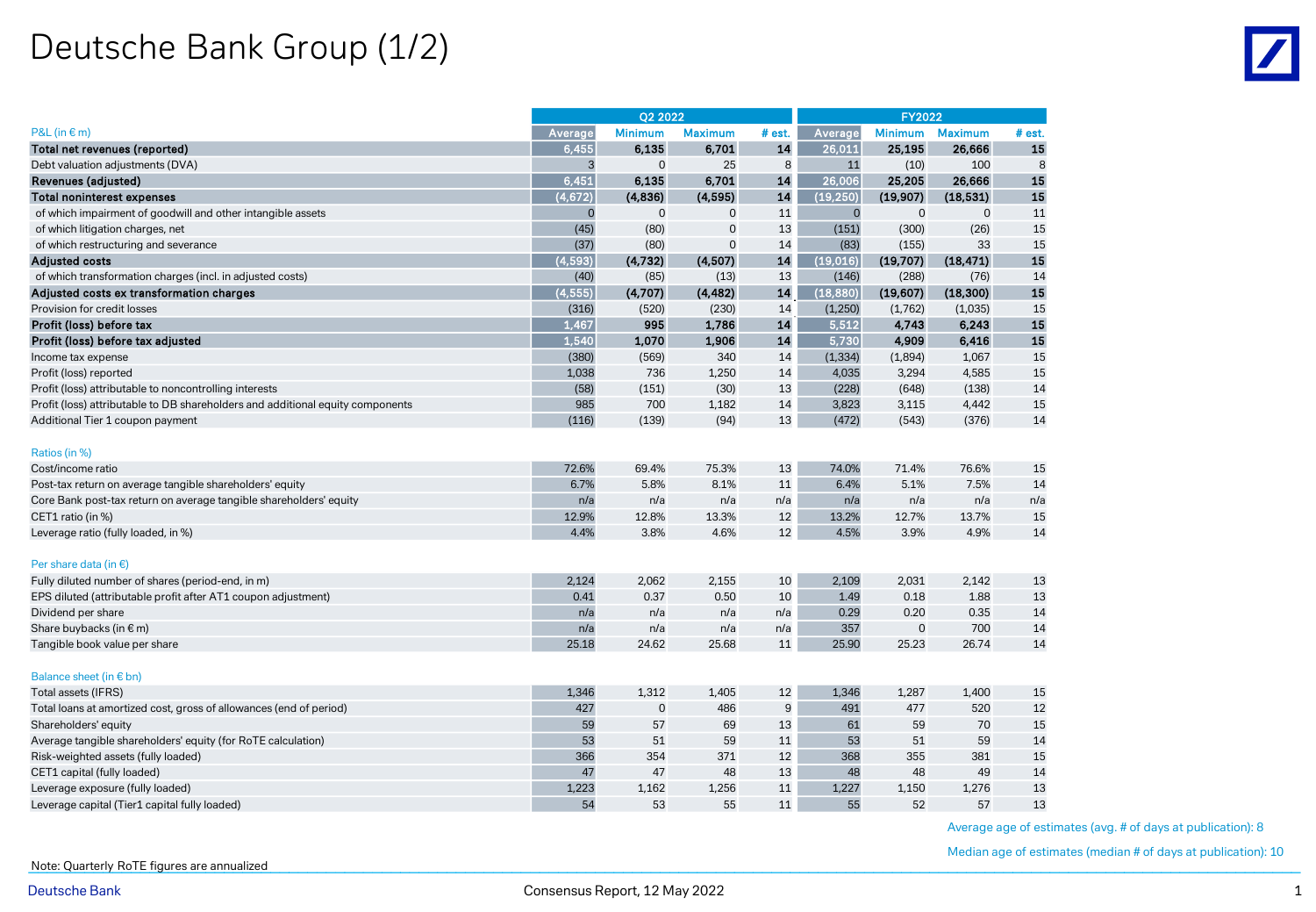# Deutsche Bank Group (2/2)

|                                                                                | <b>FY2023</b> |                |                | <b>FY2024</b> |           |                |                | <b>FY2025</b> |           |                |                |                  |
|--------------------------------------------------------------------------------|---------------|----------------|----------------|---------------|-----------|----------------|----------------|---------------|-----------|----------------|----------------|------------------|
| $P&L$ (in $\in$ m)                                                             | Average       | <b>Minimum</b> | <b>Maximum</b> | # est.        | Average   | <b>Minimum</b> | <b>Maximum</b> | # est.        | Average   | <b>Minimum</b> | <b>Maximum</b> | # est.           |
| Total net revenues (reported)                                                  | 26,365        | 25,074         | 27,723         | 15            | 27,027    | 25,718         | 28,486         | 15            | 28,116    | 26,327         | 29,283         | $\mathbf{9}$     |
| Debt valuation adjustments (DVA)                                               | 13            | $\mathbf{0}$   | 100            | 8             | 13        | $\mathbf 0$    | 100            | 8             | n/a       | n/a            | n/a            | n/a              |
| Revenues (adjusted)                                                            | 26,358        | 25,074         | 27,723         | 15            | 27,020    | 25,718         | 28,486         | 15            | 28,116    | 26,327         | 29,283         | 9                |
| Total noninterest expenses                                                     | (18, 964)     | (20, 207)      | (18, 100)      | 15            | (19, 018) | (20, 462)      | (18, 200)      | 15            | (19, 392) | (20, 532)      | (18,709)       | $\boldsymbol{9}$ |
| of which impairment of goodwill and other intangible assets                    | $\mathbf{C}$  | $\Omega$       | $\Omega$       | 11            | C         | $\Omega$       | $\Omega$       | 11            | n/a       | n/a            | n/a            | n/a              |
| of which litigation charges, net                                               | (150)         | (300)          | $\Omega$       | 14            | (150)     | (300)          | $\Omega$       | 14            | (143)     | (280)          | $\Omega$       | 9                |
| of which restructuring and severance                                           | (28)          | (100)          | $\Omega$       | 15            | (27)      | (100)          | $\Omega$       | 15            | (26)      | (100)          | $\Omega$       | 9                |
| <b>Adjusted costs</b>                                                          | (18, 797)     | (20,037)       | (18, 100)      | 15            | (18, 851) | (20, 292)      | (18, 200)      | 15            | (19, 223) | (20, 168)      | (18, 537)      | 9                |
| of which transformation charges (incl. in adjusted costs)                      | (7)           | (50)           | $\mathbf 0$    | 13            | (7)       | (50)           | $\Omega$       | 13            | (10)      | (50)           | $\Omega$       | 9                |
| Adjusted costs ex transformation charges                                       | (18, 791)     | (20, 037)      | (18, 100)      | 15            | (18, 845) | (20, 292)      | (18, 200)      | 15            | (19, 213) | (20, 128)      | (18, 537)      | 9                |
| Provision for credit losses                                                    | (1, 170)      | (1, 445)       | (950)          | 15            | (1, 213)  | (1,768)        | (900)          | 15            | (1, 117)  | (1, 393)       | (900)          | 9                |
| Profit (loss) before tax                                                       | 6.230         | 4,364          | 7,444          | 15            | 6,796     | 4,331          | 8,128          | 15            | 7,607     | 6,080          | 8,410          | 9                |
| Profit (loss) before tax adjusted                                              | 6,268         | 4,434          | 7,444          | 15            | 6,833     | 4,401          | 8,128          | 15            | 7,660     | 6,180          | 8,417          | $\boldsymbol{9}$ |
| Income tax expense (benefit)                                                   | (1,614)       | (2, 257)       | 2,067          | 15            | (1,764)   | (2, 370)       | 2,162          | 15            | (2, 221)  | (2,461)        | (2,006)        | 8                |
| Profit (loss) reported                                                         | 4,341         | 2,989          | 5,187          | 15            | 4,743     | 2,967          | 5,771          | 15            | 5,632     | 4,074          | 7,794          | 9                |
| Profit (loss) attributable to noncontrolling interests                         | (232)         | (653)          | (138)          | 14            | (238)     | (672)          | (140)          | 14            | (240)     | (693)          | (140)          | 9                |
| Profit (loss) attributable to DB shareholders and additional equity components | 4,124         | 2,851          | 5,042          | 15            | 4,521     | 2,825          | 5,607          | 15            | 5,392     | 3,863          | 7,617          | 9                |
| Additional Tier 1 coupon payment                                               | (461)         | (555)          | (376)          | 14            | (464)     | (606)          | (376)          | 14            | (458)     | (606)          | (391)          | 8                |
| Ratios (in %)                                                                  |               |                |                |               |           |                |                |               |           |                |                |                  |
| Cost/income ratio                                                              | 72.0%         | 68.5%          | 77.7%          | 15            | 70.4%     | 66.4%          | 77.8%          | 15            | 69.0%     | 66.3%          | 73.5%          | 9                |
| Post-tax return on average tangible shareholders' equity                       | 6.6%          | 4.3%           | 8.3%           | 14            | 7.1%      | 4.1%           | 8.9%           | 14            | 8.3%      | 6.0%           | 12.0%          | 9                |
| Core Bank post-tax return on average tangible shareholders' equity             | n/a           | n/a            | n/a            | n/a           | n/a       | n/a            | n/a            | n/a           | n/a       | n/a            | n/a            | n/a              |
| CET1 ratio (in %)                                                              | 13.5%         | 13.0%          | 14.0%          | 15            | 13.6%     | 12.2%          | 14.4%          | 15            | 13.6%     | 12.5%          | 14.9%          | 9                |
| Leverage ratio (fully loaded, in %)                                            | 4.6%          | 4.0%           | 5.1%           | 14            | 4.6%      | 4.0%           | 5.1%           | 14            | 4.3%      | 0.0%           | 5.2%           | 9                |
|                                                                                |               |                |                |               |           |                |                |               |           |                |                |                  |
| Per share data (in $\epsilon$ )                                                |               |                |                |               |           |                |                |               |           |                |                |                  |
| Fully diluted number of shares (period-end, in m)                              | 2,061         | 1,954          | 2,125          | 13            | 2,007     | 1,877          | 2,125          | 13            | 1,926     | 1,756          | 2,125          | 9                |
| EPS diluted (attributable profit after AT1 coupon adjustment)                  | 1.69          | 0.21           | 2.23           | 13            | 1.94      | 0.25           | 2.56           | 13            | 2.35      | 0.26           | 3.94           | 9                |
| Dividend per share                                                             | 0.42          | 0.30           | 0.45           | 14            | 0.59      | 0.35           | 0.68           | 14            | 0.74      | 0.50           | 0.91           | 9                |
| Share buybacks (in € m)                                                        | 730           | $\overline{0}$ | 1,250          | 14            | 841       | $\mathbf 0$    | 1,500          | 14            | 803       | $\mathbf 0$    | 1,750          | $\boldsymbol{9}$ |
| Tangible book value per share                                                  | 27.91         | 26.56          | 29.80          | 14            | 30.18     | 27.62          | 33.66          | 14            | 33.09     | 28.88          | 38.58          | 9                |
| Balance sheet (in $\epsilon$ bn)                                               |               |                |                |               |           |                |                |               |           |                |                |                  |
| Total assets (IFRS)                                                            | 1,361         | 1,277          | 1,394          | 15            | 1,379     | 1,287          | 1,426          | 15            | 1,400     | 1,305          | 1,459          | 9                |
| Total loans at amortized cost, gross of allowances (end of period)             | 508           | 492            | 571            | 12            | 526       | 503            | 630            | 12            | 552       | 513            | 698            | 8                |
| Shareholders' equity                                                           | 63            | 61             | 71             | 15            | 66        | 61             | 73             | 15            | 69        | 63             | 74             | 9                |
| Average tangible shareholders' equity (for RoTE calculation)                   | 56            | 54             | 62             | 14            | 58        | 55             | 66             | 14            | 60        | 56             | 62             | 9                |
| Risk-weighted assets (fully loaded)                                            | 375           | 357            | 384            | 15            | 387       | 359            | 435            | 15            | 407       | 362            | 429            | 9                |
| CET1 capital (fully loaded)                                                    | 51            | 49             | 52             | 14            | 53        | 51             | 55             | 14            | 55        | 52             | 58             | 9                |
| Leverage exposure (fully loaded)                                               | 1,240         | 1,173          | 1,307          | 13            | 1,260     | 1,191          | 1,343          | 13            | 1,292     | 1,211          | 1,380          | 9                |
| Leverage capital (Tier1 capital fully loaded)                                  | 57            | 51             | 60             | 13            | 59        | 50             | 62             | 13            | 62        | 49             | 66             | 9                |

Average age of estimates (avg. # of days at publication): 8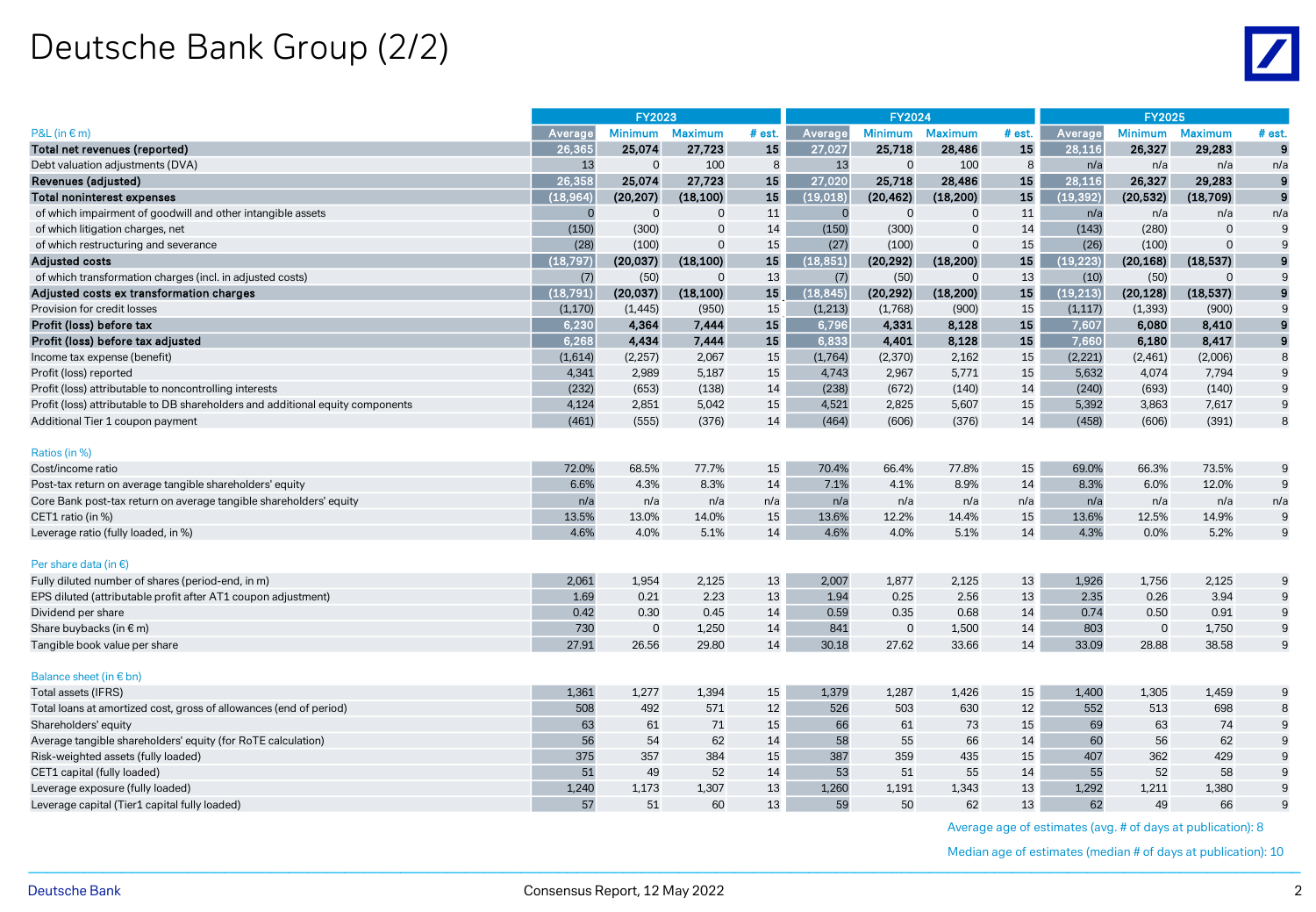## Corporate Bank

|                                                             |         | 02 2022        |                |          |         | <b>FY2022</b>  |                |          |
|-------------------------------------------------------------|---------|----------------|----------------|----------|---------|----------------|----------------|----------|
| in $\varepsilon$ m                                          | Average | <b>Minimum</b> | <b>Maximum</b> | $#$ est. | Average | <b>Minimum</b> | <b>Maximum</b> | $#$ est. |
| <b>Institutional Client Services</b>                        | 444     | 320            | 926            | 11       | 1,801   | 1,320          | 3,693          | 11       |
| <b>Corporate Treasury Services</b>                          | 776     | 350            | 938            | 11       | 3,136   | 1,372          | 3,684          | 11       |
| <b>Business Banking</b>                                     | 192     | 178            | 206            | 11       | 779     | 719            | 837            | 11       |
| Total net revenues (reported)                               | 1,416   | 1,290          | 1,503          | 14       | 5,727   | 5,316          | 5,969          | 15       |
| <b>Total noninterest expenses</b>                           | (951)   | (1,070)        | (798)          | 14       | (3,863) | (4,200)        | (3, 474)       | 14       |
| of which impairment of goodwill and other intangible assets |         | $\mathbf 0$    | $\mathbf 0$    | 10       |         |                | 0              | 10       |
| of which litigation charges, net                            | (1)     | (10)           | $\mathbf 0$    | 11       | (3)     | (15)           | $\mathbf 0$    | 11       |
| of which restructuring and severance                        | (4)     | (15)           |                | 12       | (15)    | (50)           |                | 12       |
| <b>Adjusted costs</b>                                       | (946)   | (1,055)        | (798)          | 14       | (3,848) | (4, 167)       | (3, 470)       | 14       |
| of which transformation costs (incl. in adjusted costs)     | (2)     | (12)           | $\Omega$       | 11       | (9)     | (50)           |                | 12       |
| Adjusted costs ex transformation charges                    | (944)   | (1,055)        | (798)          | 14       | (3,840) | (4, 163)       | (3, 466)       | 14       |
| Provision for credit losses                                 | (121)   | (200)          | (66)           | 14       | (496)   | (848)          | (328)          | 15       |
| Noncontrolling interests                                    | (0)     | (3)            | $\mathbf 0$    | 11       | (1)     | (10)           | $\Omega$       | 11       |
| Profit (loss) before tax                                    | 345     | 153            | 530            | 14       | 1,362   | 891            | 1,900          | 15       |
| Risk-weighted assets (fully loaded, in € bn)                | 71      | 68             | 72             | 10       | 71      | 67             | 73             | 11       |
| Leverage exposure (fully loaded, in € bn)                   | 307     | 305            | 309            | 10       | 306     | 283            | 315            | 11       |

|                                                             | <b>FY2023</b> |          |                |        |         | <b>FY2024</b> |                |        | <b>FY2025</b> |         |                |          |  |  |
|-------------------------------------------------------------|---------------|----------|----------------|--------|---------|---------------|----------------|--------|---------------|---------|----------------|----------|--|--|
| in $\notin$ m                                               | Averag        | 1inimum  | <b>Aaximum</b> | # est. | Average | 1 Ainimum     | <b>Maximum</b> | # est. | Average       | Minimum | <b>Maximum</b> | $#$ est. |  |  |
| Institutional Client Services                               | 1,834         | 1,346    | 3,767          | 11     | 1,885   | 1,373         | 3,804          | 11     | n/a           | n/a     | n/a            | n/a      |  |  |
| <b>Corporate Treasury Services</b>                          | 3,240         | 1,399    | 3,942          | 11     | 3,344   | 1,413         | 4,125          | 11     | n/a           | n/a     | n/a            | n/a      |  |  |
| <b>Business Banking</b>                                     | 795           | 705      | 861            | 11     | 839     | 712           | 1,092          | 11     | n/a           | n/a     | n/a            | n/a      |  |  |
| Total net revenues (reported)                               | 5,901         | 5,422    | 6,297          | 15     | 6,095   | 5,531         | 6,446          | 15     | 6,322         | 5,641   | 6,601          |          |  |  |
| <b>Total noninterest expenses</b>                           | (3,928)       | (4, 512) | (3, 353)       | 14     | 4,005)  | (4,618)       | (3, 454)       | 14     | 4,153)        | (4,728) | (3,558)        |          |  |  |
| of which impairment of goodwill and other intangible assets |               |          | $\mathbf 0$    | 10     |         |               | $\mathbf 0$    | 10     | n/a           | n/a     | n/a            | n/a      |  |  |
| of which litigation charges, net                            | (3)           | (20)     | $\mathbf 0$    | 11     | (3)     | (20)          | $\mathbf 0$    | 11     | (3)           | (20)    | $\mathbf 0$    | 8        |  |  |
| of which restructuring and severance                        | (4)           | (24)     | $\mathbf 0$    | 12     | (4)     | (24)          | $\Omega$       | 12     | (3)           | (20)    | $\Omega$       | 8        |  |  |
| <b>Adjusted costs</b>                                       | (3,922)       | (4, 492) | (3, 353)       | 14     | 4.000)  | (4,598)       | (3, 454)       | 14     | 4.148)        | (4,708) | (3,558)        |          |  |  |
| of which transformation costs (incl. in adjusted costs)     |               |          | $\Omega$       | 11     |         |               | $\Omega$       | 11     |               |         | $\Omega$       | 8        |  |  |
| Adjusted costs ex transformation charges                    | 3,922         | (4, 492) | (3, 353)       | 14     | 4,000)  | (4,598)       | (3, 454)       | 14     | 4,148)        | (4,708) | (3,558)        |          |  |  |
| Provision for credit losses                                 | (386)         | (550)    | (300)          | 15     | (380)   | (653)         | (250)          | 15     | (333)         | (428)   | (250)          | 9        |  |  |
| Noncontrolling interests                                    | (1)           | (13)     | $\mathbf 0$    | 11     | (1)     | (13)          | $\mathbf 0$    | 11     | n/a           | n/a     | n/a            | n/a      |  |  |
| Profit (loss) before tax                                    | 1,577         | 1,130    | 2,387          | 15     | 1,703   | 1,160         | 2.521          | 15     | 1,836         | 1,190   | 2,661          | 9        |  |  |
| Risk-weighted assets (fully loaded, in € bn)                | 73            | 68       | 77             | 11     | 75      | 68            | 80             | 11     | 79            | 68      | 84             | 8        |  |  |
| Leverage exposure (fully loaded, in € bn)                   | 311           | 283      | 331            | 11     | 318     | 283           | 347            |        | 333           | 305     | 365            | 8        |  |  |

Average age of estimates (avg. # of days at publication): 8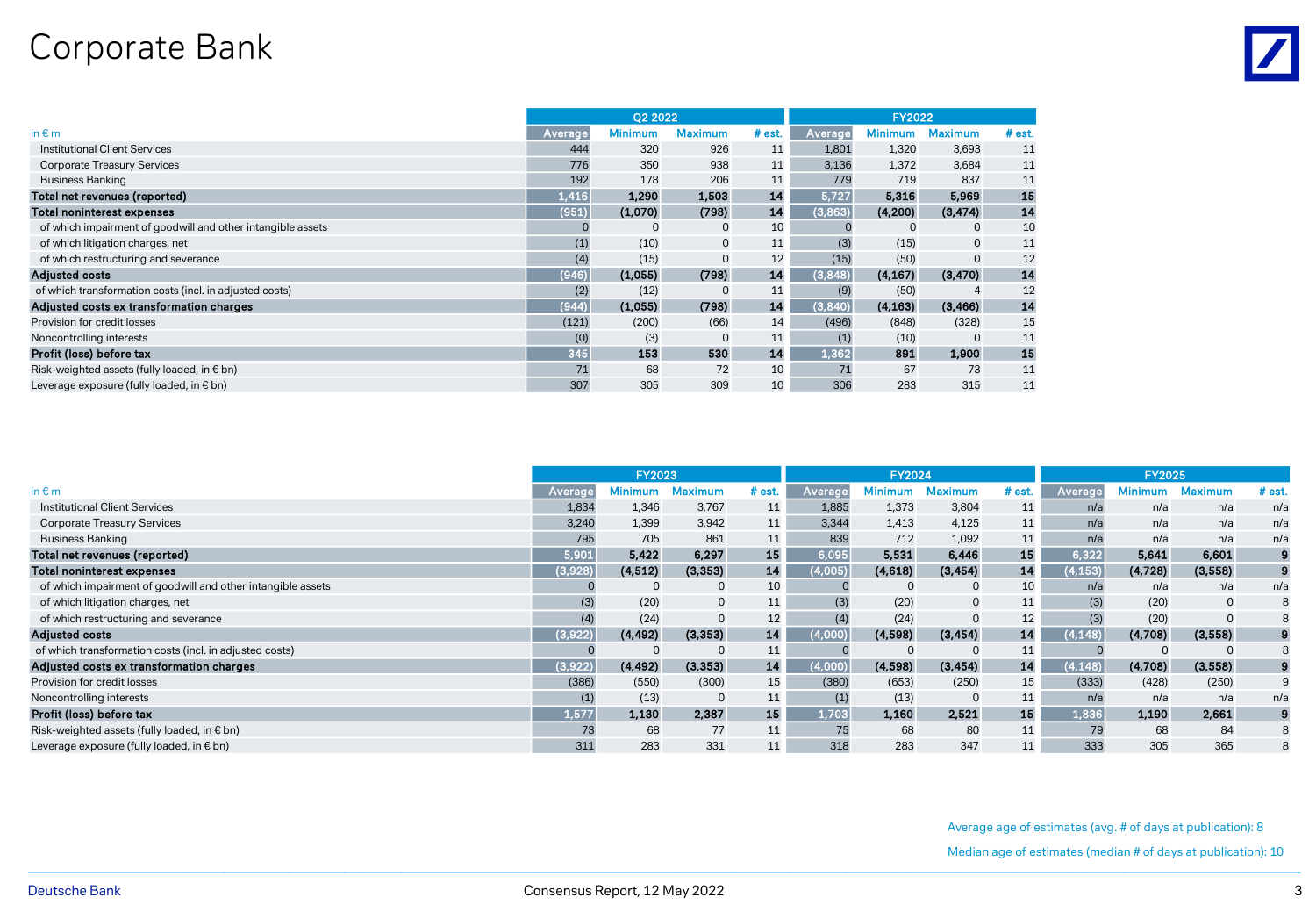#### Investment Bank

|                                                             |          | Q2 2022        |                |        | <b>FY2022</b> |                |                |        |
|-------------------------------------------------------------|----------|----------------|----------------|--------|---------------|----------------|----------------|--------|
| in $\varepsilon$ m                                          | Average  | <b>Minimum</b> | <b>Maximum</b> | # est. | Average       | <b>Minimum</b> | <b>Maximum</b> | # est. |
| FIC Sales & Trading                                         | 1,837    | 1,600          | 2,000          | 14     | 7,553         | 7,239          | 8,000          | 15     |
| Equity Origination                                          | 86       | 31             | 307            | 14     | 365           | 179            | 1,258          | 15     |
| Debt Origination                                            | 298      | 51             | 379            | 14     | 1,198         | 217            | 1,450          | 15     |
| Advisory                                                    | 101      | 72             | 116            | 14     | 456           | 375            | 555            | 15     |
| Origination & Advisory                                      | 480      | 430            | 540            | 14     | 2,001         | 1,783          | 2,199          | 15     |
| Other                                                       | (5)      | (25)           | 10             | 14     | (6)           | (65)           | 40             | 14     |
| Total net revenues (reported)                               | 2,318    | 2,030          | 2,510          | 14     | 9,569         | 9,031          | 10,065         | 15     |
| Debt Valuation Adjustments (DVA)                            | n/a      | n/a            | n/a            | n/a    | n/a           | n/a            | n/a            | n/a    |
| Revenues (adjusted)                                         | 2,318    | 2,030          | 2,510          | 14     | 9,571         | 9,031          | 10,065         | 15     |
| <b>Total noninterest expenses</b>                           | (1, 358) | (1, 437)       | (1, 200)       | 14     | (5, 725)      | (5,891)        | (5, 454)       | 14     |
| of which impairment of goodwill and other intangible assets |          | $\Omega$       | $\mathbf 0$    | 10     | C             | $\Omega$       | $\Omega$       | 10     |
| of which litigation charges, net                            | (10)     | (30)           | $\mathbf 0$    | 12     | (35)          | (100)          | (2)            | 13     |
| of which restructuring and severance                        | (6)      | (25)           | $\mathbf 0$    | 13     | (17)          | (50)           |                | 13     |
| <b>Adjusted costs</b>                                       | (1, 343) | (1, 415)       | (1,200)        | 14     | (5, 677)      | (5,843)        | (5, 374)       | 14     |
| of which transformation costs (incl. in adjusted costs)     | (2)      | (12)           | $\Omega$       | 12     | (4)           | (30)           | $\Omega$       | 12     |
| Adjusted costs ex transformation charges                    | (1, 342) | (1, 407)       | (1,200)        | 14     | (5,674)       | (5,843)        | (5, 374)       | 14     |
| Provision for credit losses                                 | (69)     | (200)          | (29)           | 14     | (242)         | (436)          | (140)          | 15     |
| Noncontrolling interests                                    | (2)      | (10)           | 5              | 13     | (6)           | (31)           | 18             | 13     |
| Profit (loss) before tax                                    | 889      | 480            | 1.114          | 14     | 3,593         | 3.025          | 4.015          | 15     |
| Risk-weighted assets (fully loaded, in € bn)                | 145      | 139            | 148            | 10     | 145           | 139            | 152            | 11     |
| Leverage exposure (fully loaded, in € bn)                   | 545      | 530            | 557            | 10     | 549           | 530            | 573            | 11     |

|                                                             |         | <b>FY2023</b>  |                |        |         | <b>FY2024</b>  |                |        |          | <b>FY2025</b>  |                |          |  |  |
|-------------------------------------------------------------|---------|----------------|----------------|--------|---------|----------------|----------------|--------|----------|----------------|----------------|----------|--|--|
| in $\varepsilon$ m                                          | Average | <b>Minimum</b> | 1aximum        | # est. | Average | <b>Minimum</b> | <b>Maximum</b> | # est. | Average  | <b>Minimum</b> | <b>Maximum</b> | # est.   |  |  |
| FIC Sales & Trading                                         | 7,094   | 6,500          | 7,892          | 15     | 7,140   | 6,552          | 8,129          | 15     | 7,377    | 6,763          | 8,373          | 9        |  |  |
| <b>Equity Origination</b>                                   | 409     | 217            | 1,284          | 15     | 417     | 217            | 1,310          | 15     | 390      | 259            | 1,021          | 9        |  |  |
| Debt Origination                                            | 1,225   | 174            | 1,521          | 15     | 1,237   | 139            | 1,536          | 15     | 1,355    | 468            | 1,602          | 9        |  |  |
| Advisory                                                    | 436     | 300            | 571            | 15     | 448     | 340            | 588            | 15     | 488      | 397            | 606            | 9        |  |  |
| Origination & Advisory                                      | 2,049   | 1,825          | 2,285          | 15     | 2,080   | 1,690          | 2,350          | 15     | 2,196    | 1,977          | 2,400          | 9        |  |  |
| Other                                                       | (25)    | (100)          | 17             | 14     | (25)    | (100)          | 17             | 14     | (23)     | (100)          | $\Omega$       | 9        |  |  |
| Total net revenues (reported)                               | 9,143   | 8,400          | 9,926          | 15     | 9,221   | 8,330          | 10,193         | 15     | 9,586    | 8,739          | 10,468         | 9        |  |  |
| Debt Valuation Adjustments (DVA)                            | n/a     | n/a            | n/a            | n/a    | n/a     | n/a            | n/a            | n/a    | n/a      | n/a            | n/a            | n/a      |  |  |
| Revenues (adjusted)                                         | 9,143   | 8,400          | 9,926          | 15     | 9,221   | 8,330          | 10,193         | 15     | 9,586    | 8,739          | 10,468         | 9        |  |  |
| Total noninterest expenses                                  | (5,737) | (6, 173)       | (5, 197)       | 14     | (5,767) | (6, 218)       | (5, 301)       | 14     | (5, 917) | (6, 420)       | (5, 399)       | $\bf{9}$ |  |  |
| of which impairment of goodwill and other intangible assets |         |                | 0              | 10     |         |                | 0              | 10     | n/a      | n/a            | n/a            | n/a      |  |  |
| of which litigation charges, net                            | (31)    | (100)          | $\mathbf 0$    | 12     | (31)    | (100)          | 0              | 12     | (43)     | (100)          | $\mathbf 0$    | 8        |  |  |
| of which restructuring and severance                        | (5)     | (50)           | $\overline{0}$ | 13     | (5)     | (50)           | 0              | 13     | (6)      | (50)           |                | 8        |  |  |
| <b>Adjusted costs</b>                                       | (5,705) | (6, 173)       | (5, 197)       | 14     | (5,736) | (6, 218)       | (5, 301)       | 14     | (5, 873) | (6, 420)       | (5, 349)       | 9        |  |  |
| of which transformation costs (incl. in adjusted costs)     |         |                |                | 12     |         |                |                | 12     | $\Omega$ |                |                | 8        |  |  |
| Adjusted costs ex transformation charges                    | (5,705) | (6, 173)       | (5, 197)       | 14     | (5,736) | (6, 218)       | (5, 301)       | 14     | (5, 873) | (6, 420)       | (5, 349)       | 9        |  |  |
| Provision for credit losses                                 | (232)   | (389)          | (96)           | 15     | (255)   | (450)          | (98)           | 15     | (237)    | (397)          | (100)          | 9        |  |  |
| Noncontrolling interests                                    | (7)     | (40)           | 19             | 13     | (7)     | (40)           | 20             | 13     | (9)      | (40)           |                | 8        |  |  |
| Profit (loss) before tax                                    | 3,155   | 2,370          | 4,424          | 15     | 3,167   | 1,875          | 4,445          | 15     | 3,424    | 2,842          | 4,569          | 9        |  |  |
| Risk-weighted assets (fully loaded, in $\epsilon$ bn)       | 149     | 139            | 161            | 11     | 152     | 139            | 165            | 11     | 165      | 139            | 186            | 8        |  |  |
| Leverage exposure (fully loaded, in € bn)                   | 557     | 530            | 587            | 11     | 565     | 530            | 600            | 11     | 571      | 530            | 609            | 8        |  |  |

Average age of estimates (avg. # of days at publication): 8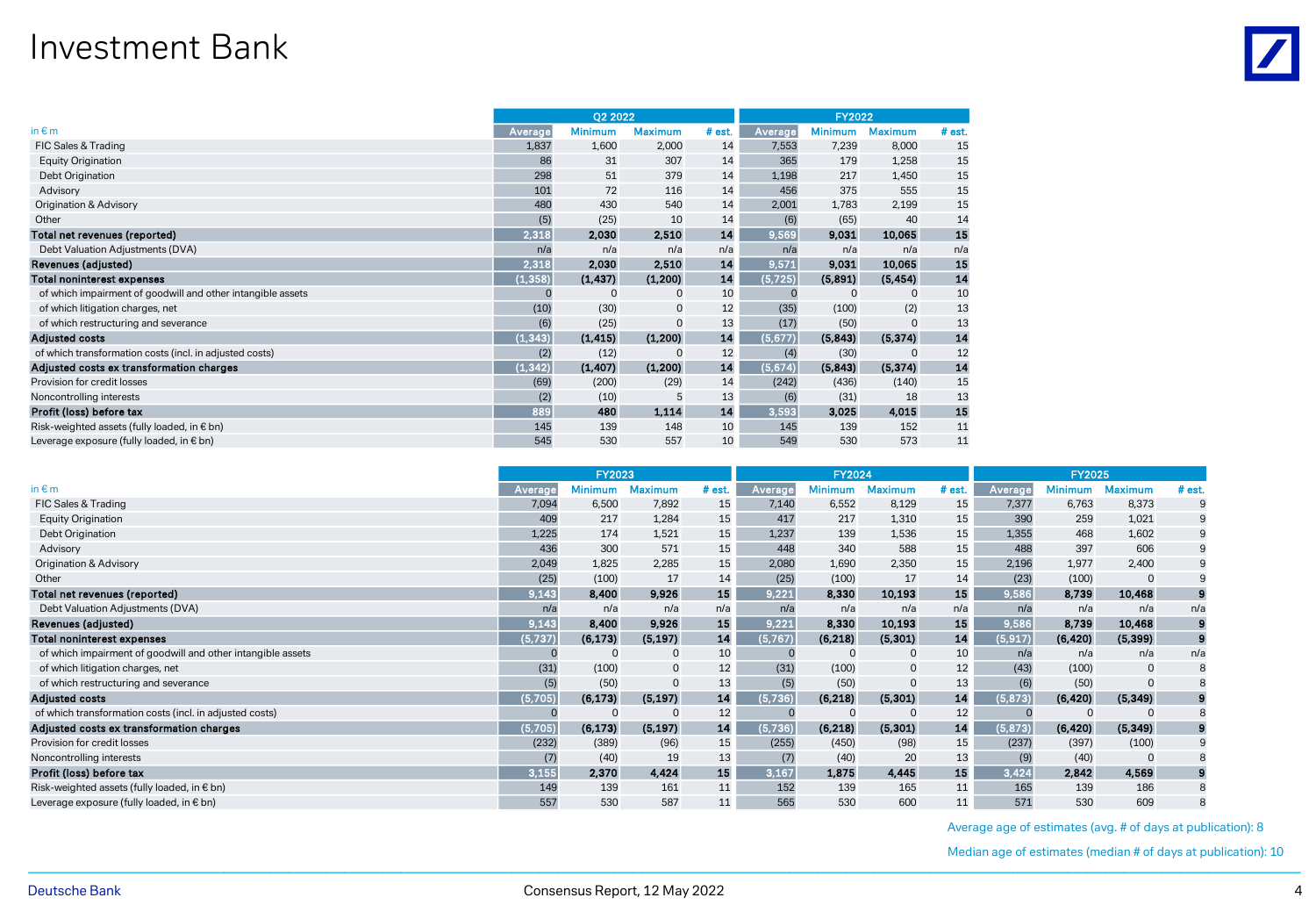#### Private Bank

|                                                             |          | <b>Q2 2022</b> |                |          |          | <b>FY2022</b>  |                |        |  |  |
|-------------------------------------------------------------|----------|----------------|----------------|----------|----------|----------------|----------------|--------|--|--|
| in $\varepsilon$ m                                          | Average  | <b>Minimum</b> | <b>Maximum</b> | $#$ est. | Average  | <b>Minimum</b> | <b>Maximum</b> | # est. |  |  |
| Private Bank Germany                                        | 1,330    | 1,265          | 1,553          | 13       | 5,345    | 5,063          | 6,072          | 14     |  |  |
| <b>IPB Personal Banking</b>                                 | 228      | 213            | 241            | 11       | 929      | 901            | 970            | 11     |  |  |
| IPB Private Banking and Wealth Management                   | 571      | 403            | 625            | 11       | 2,333    | 1,852          | 2,486          | 11     |  |  |
| International Private Bank                                  | 805      | 615            | 850            | 13       | 3,288    | 2,753          | 3,421          | 14     |  |  |
| Total net revenues (reported)                               | 2,129    | 2,065          | 2,214          | 14       | 8,620    | 8,431          | 8,902          | 15     |  |  |
| <b>Total noninterest expenses</b>                           | (1,603)  | (1,685)        | (1,533)        | 14       | (6, 435) | (6,682)        | (6, 124)       | 14     |  |  |
| of which impairment of goodwill and other intangible assets |          | $\mathbf 0$    | $\mathbf 0$    | 10       |          | $\mathbf 0$    | 0              | 10     |  |  |
| of which litigation charges, net                            | (1)      | (10)           | 0              | 12       | (5)      | (30)           |                | 13     |  |  |
| of which restructuring and severance                        | (16)     | (70)           | $\Omega$       | 13       | (19)     | (100)          | 42             | 13     |  |  |
| <b>Adjusted costs</b>                                       | (1, 586) | (1,670)        | (1,508)        | 14       | (6, 413) | (6,691)        | (6, 174)       | 14     |  |  |
| of which transformation costs (incl. in adjusted costs)     | (2)      | (13)           | $\mathbf 0$    | 12       | (29)     | (73)           | 34             | 12     |  |  |
| Adjusted costs ex transformation charges                    | (1, 585) | (1,670)        | (1,508)        | 14       | (6, 388) | (6, 657)       | (6, 140)       | 14     |  |  |
| Provision for credit losses                                 | (125)    | (155)          | (100)          | 14       | (498)    | (569)          | (439)          | 15     |  |  |
| Noncontrolling interests                                    | (0)      | (0)            | 0              | 12       |          | (0)            | $\Omega$       | 12     |  |  |
| Profit (loss) before tax                                    | 402      | 336            | 498            | 14       | 1,659    | 1,425          | 2.207          | 15     |  |  |
| Risk-weighted assets (fully loaded, in € bn)                | 88       | 86             | 89             | 11       | 90       | 87             | 95             | 12     |  |  |
| Leverage exposure (fully loaded, in € bn)                   | 329      | 318            | 332            | 11       | 332      | 315            | 340            | 12     |  |  |

|                                                             | <b>FY2023</b> |          |             |           |          | <b>FY2024</b> |                |        | <b>FY2025</b> |          |                |          |  |  |
|-------------------------------------------------------------|---------------|----------|-------------|-----------|----------|---------------|----------------|--------|---------------|----------|----------------|----------|--|--|
| in $\epsilon$ m                                             | Averag        | 1inimum  | Aaximum     | # est.    | Average  | 1inimum       | <b>Maximum</b> | # est. | Average       | Minimum  | <b>Maximum</b> | $#$ est. |  |  |
| Private Bank Germany                                        | 5,566         | 5,164    | 6,511       | 14        | 5,745    | 5,268         | 6,635          | 14     | 5,967         | 5,373    | 6,766          | 8        |  |  |
| <b>IPB Personal Banking</b>                                 | 947           | 901      | 989         | 11        | 966      | 901           | 1,019          | 11     | n/a           | n/a      | n/a            | n/a      |  |  |
| IPB Private Banking and Wealth Management                   | 2,381         | 1,722    | 2,670       | 11        | 2,469    | 1,828         | 2,980          | 11     | n/a           | n/a      | n/a            | n/a      |  |  |
| International Private Bank                                  | 3,363         | 2,623    | 3,624       | 14        | 3,467    | 2,729         | 3,953          | 14     | 3,611         | 2,841    | 4,307          | 8        |  |  |
| Total net revenues (reported)                               | 8,910         | 8,643    | 9,134       | <b>15</b> | 9,188    | 8,851         | 9,752          | 15     | 9,534         | 9,180    | 10,066         | 9        |  |  |
| Total noninterest expenses                                  | (6, 356)      | (6, 870) | (5,687)     | 14        | (6, 382) | (7,042)       | (5.858)        | 14     | (6, 544)      | (7, 225) | (6,034)        | 9        |  |  |
| of which impairment of goodwill and other intangible assets |               |          | $\mathbf 0$ | 10        |          |               | $\Omega$       | 10     | n/a           | n/a      | n/a            | n/a      |  |  |
| of which litigation charges, net                            | (5)           | (30)     | $\mathbf 0$ | 12        | (5)      | (30)          | $\mathbf 0$    | 12     | (4)           | (20)     | $\mathbf 0$    | 8        |  |  |
| of which restructuring and severance                        | (5)           | (50)     | $\mathbf 0$ | 13        | (5)      | (50)          | $\Omega$       | 13     | (3)           | (20)     | $\Omega$       | 8        |  |  |
| <b>Adjusted costs</b>                                       | 6,347         | (6, 850) | (5,687)     | 14        | (6, 373) | (7,022)       | (5,858)        | 14     | (6, 539)      | (7, 205) | (6,034)        | 9        |  |  |
| of which transformation costs (incl. in adjusted costs)     |               |          | $\Omega$    | 12        |          |               |                | 12     |               |          |                | 8        |  |  |
| Adjusted costs ex transformation charges                    | 6,347         | (6, 850) | (5,687)     | 14        | (6,373)  | (7,022)       | (5,858)        | 14     | (6, 539)      | (7, 205) | (6,034)        | 9        |  |  |
| Provision for credit losses                                 | (548)         | (670)    | (400)       | 15        | (574)    | (690)         | (400)          | 15     | (541)         | (702)    | (400)          | 9        |  |  |
| Noncontrolling interests                                    | (0)           | (0)      | $\mathbf 0$ | 12        | (0)      | (0)           |                | 12     |               |          | $\Omega$       | 8        |  |  |
| Profit (loss) before tax                                    | 1,968         | 1,541    | 2,475       | 15        | 2,194    | 1,711         | 2,958          | 15     | 2,448         | 1,894    | 3,082          | 9        |  |  |
| Risk-weighted assets (fully loaded, in € bn)                | 93            | 89       | 98          | 12        | 96       | 91            | 102            | 12     | 100           | 92       | 106            | 8        |  |  |
| Leverage exposure (fully loaded, in € bn)                   | 340           | 320      | 357         | 12        | 348      | 325           | 375            | 12     | 355           | 328      | 393            | 8        |  |  |

Average age of estimates (avg. # of days at publication): 8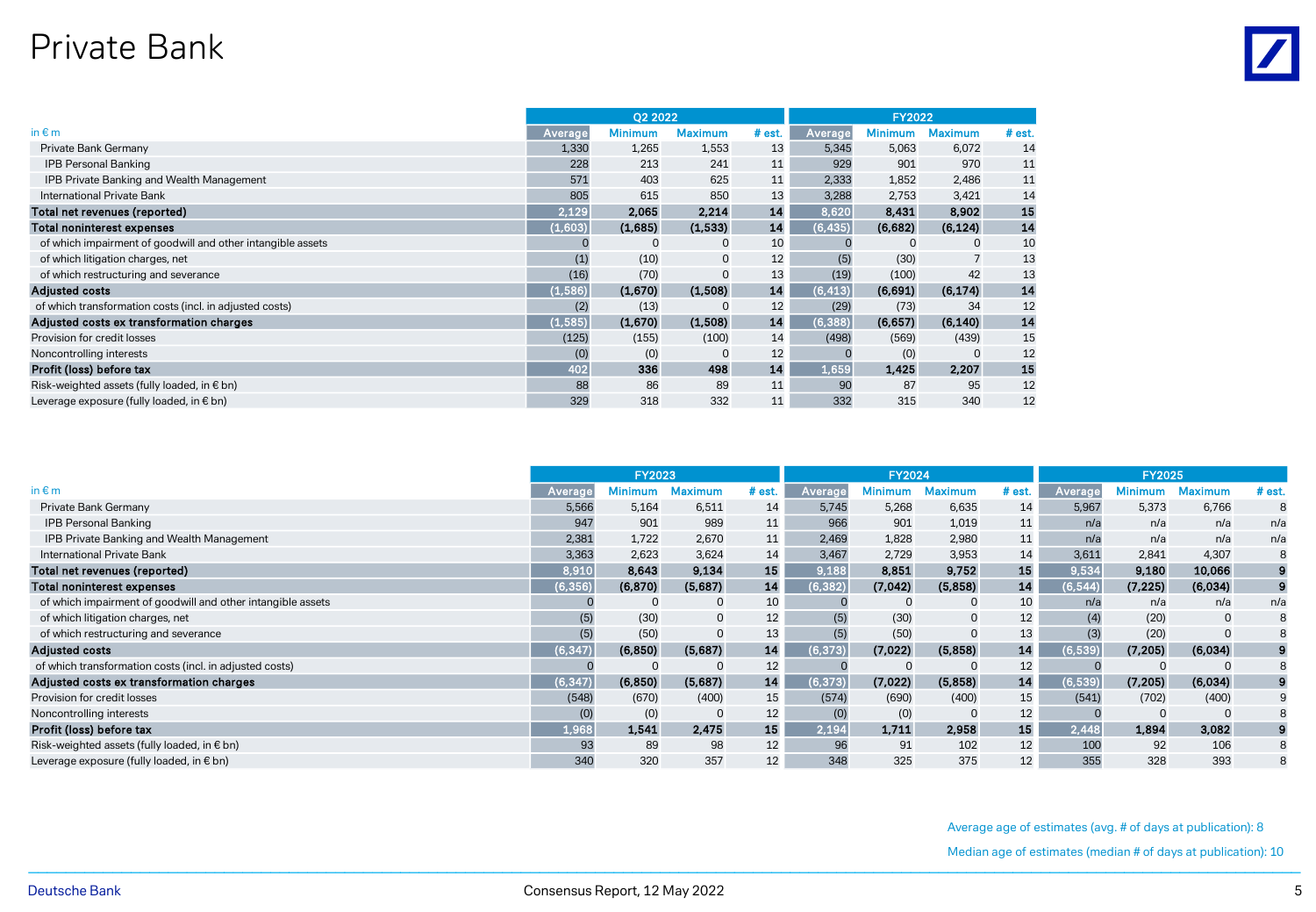# Asset Management

|                                                             |         | O <sub>2</sub> 2022 |                |          |         | <b>FY2022</b>  |              |          |  |  |
|-------------------------------------------------------------|---------|---------------------|----------------|----------|---------|----------------|--------------|----------|--|--|
| in $\varepsilon$ m                                          | Average | <b>Minimum</b>      | <b>Maximum</b> | $#$ est. | Average | <b>Minimum</b> | Maximum      | $#$ est. |  |  |
| Total net revenues (reported)                               | 652     | 616                 | 691            | 14       | 2,663   | 2.602          | 2,777        | 15       |  |  |
| Total noninterest expenses                                  | (404)   | (427)               | (382)          | 14       | (1,664) | (1,771)        | (1,601)      | 14       |  |  |
| of which impairment of goodwill and other intangible assets |         | $\mathbf 0$         | $\mathbf 0$    | 10       |         |                | $\mathbf{0}$ | 10       |  |  |
| of which litigation charges, net                            | (1)     | (6)                 | $\mathbf 0$    | 12       | (4)     | (24)           | $\mathbf 0$  | 12       |  |  |
| of which restructuring and severance                        | (1)     | (6)                 |                | 13       | (3)     | (19)           |              | 13       |  |  |
| <b>Adjusted costs</b>                                       | (403)   | (427)               | (382)          | 14       | (1,658) | (1,770)        | (1,600)      | 14       |  |  |
| of which transformation costs (incl. in adjusted costs)     |         |                     |                | 11       |         |                |              | 11       |  |  |
| Adjusted costs ex transformation charges                    | (403)   | (427)               | (382)          | 14       | (1,658) | (1,770)        | (1,600)      | 14       |  |  |
| Provision for credit losses                                 |         | $\Omega$            | $\Omega$       | 14       |         | (1)            | $\Omega$     | 14       |  |  |
| Noncontrolling interests                                    | (44)    | (63)                |                | 13       | (178)   | (251)          |              | 13       |  |  |
| Profit (loss) before tax                                    | 208     | 186                 | 247            | 14       | 830     | 736            | 992          | 15       |  |  |
| Assets under management (in $\epsilon$ bn)                  | 900     | 875                 | 931            | 12       | 912     | 792            | 977          | 13       |  |  |
| Net new money (in $\epsilon$ bn)                            |         | (2)                 | 27             | 10       | 18      | (2)            | 30           | 11       |  |  |

|                                                             | <b>FY2023</b> |         |                |        |         | <b>FY2024</b> |                |        | <b>FY2025</b> |                |                |          |  |
|-------------------------------------------------------------|---------------|---------|----------------|--------|---------|---------------|----------------|--------|---------------|----------------|----------------|----------|--|
| in $\notin$ m                                               | Averag        | Minimum | <b>Maximum</b> | # est. | Averag  | Minimum       | <b>Maximum</b> | # est. | Averag        | <b>Minimum</b> | <b>Maximum</b> | $#$ est. |  |
| Total net revenues (reported)                               | 2,686         | 2,417   | 2,892          | 15     | 2,771   | 2,526         | 3,009          | 15     | 2,923         | 2,665          | 3,131          | 9        |  |
| Total noninterest expenses                                  | (1,681)       | (1,809) | (1, 547)       | 14     | (1,727) | (1,848)       | (1,591)        | 14     | (1,801)       | (1,929)        | (1, 599)       | 9        |  |
| of which impairment of goodwill and other intangible assets |               |         | 0              | 10     |         |               | 0              | 10     | n/a           | n/a            | n/a            | n/a      |  |
| of which litigation charges, net                            | (4)           | (24)    | $\mathbf{0}$   | 12     | (4)     | (24)          | 0              | 12     | (3)           | (20)           | 0              | 8        |  |
| of which restructuring and severance                        |               | (24)    | $\mathbf 0$    | 13     | (2)     | (24)          | $\Omega$       | 13     |               | (24)           |                | 8        |  |
| <b>Adjusted costs</b>                                       | 1.675)        | (1,809) | (1, 527)       | 14     | (1.721) | (1,848)       | (1,571)        | 14     | (1.796)       | (1,924)        | (1, 579)       |          |  |
| of which transformation costs (incl. in adjusted costs)     |               |         | $\Omega$       | 11     |         |               |                | ᆠᅶ     |               |                | $\Omega$       | 8        |  |
| Adjusted costs ex transformation charges                    | 1.675)        | (1,809) | (1,527)        | 14     | (1.721) | (1,848)       | (1,571)        | 14     | (1.796)       | (1,924)        | (1,579)        |          |  |
| Provision for credit losses                                 |               | (1)     | 0              | 14     |         | (1)           | $\Omega$       | 14     |               | (1)            |                | 9        |  |
| Noncontrolling interests                                    | (182)         | (276)   | $\mathbf{0}$   | 13     | (187)   | (287)         | $\Omega$       | 13     | (212)         | (299)          | $\Omega$       | 8        |  |
| Profit (loss) before tax                                    | 832           | 661     | 989            | 15     | 866     | 720           | 1,033          | 15     | 933           | 772            | 1,078          | 9        |  |
| Assets under management (in € bn)                           | 955           | 827     | 1,042          | 13     | 1,002   | 827           | 1,109          | 13     | 1,058         | 827            | 1,179          | 8        |  |
| Net new money (in $\epsilon$ bn)                            | 30            | 18      | 45             |        | 33      | 20            | 49             |        | n/a           | n/a            | n/a            | n/a      |  |

Average age of estimates (avg. # of days at publication): 8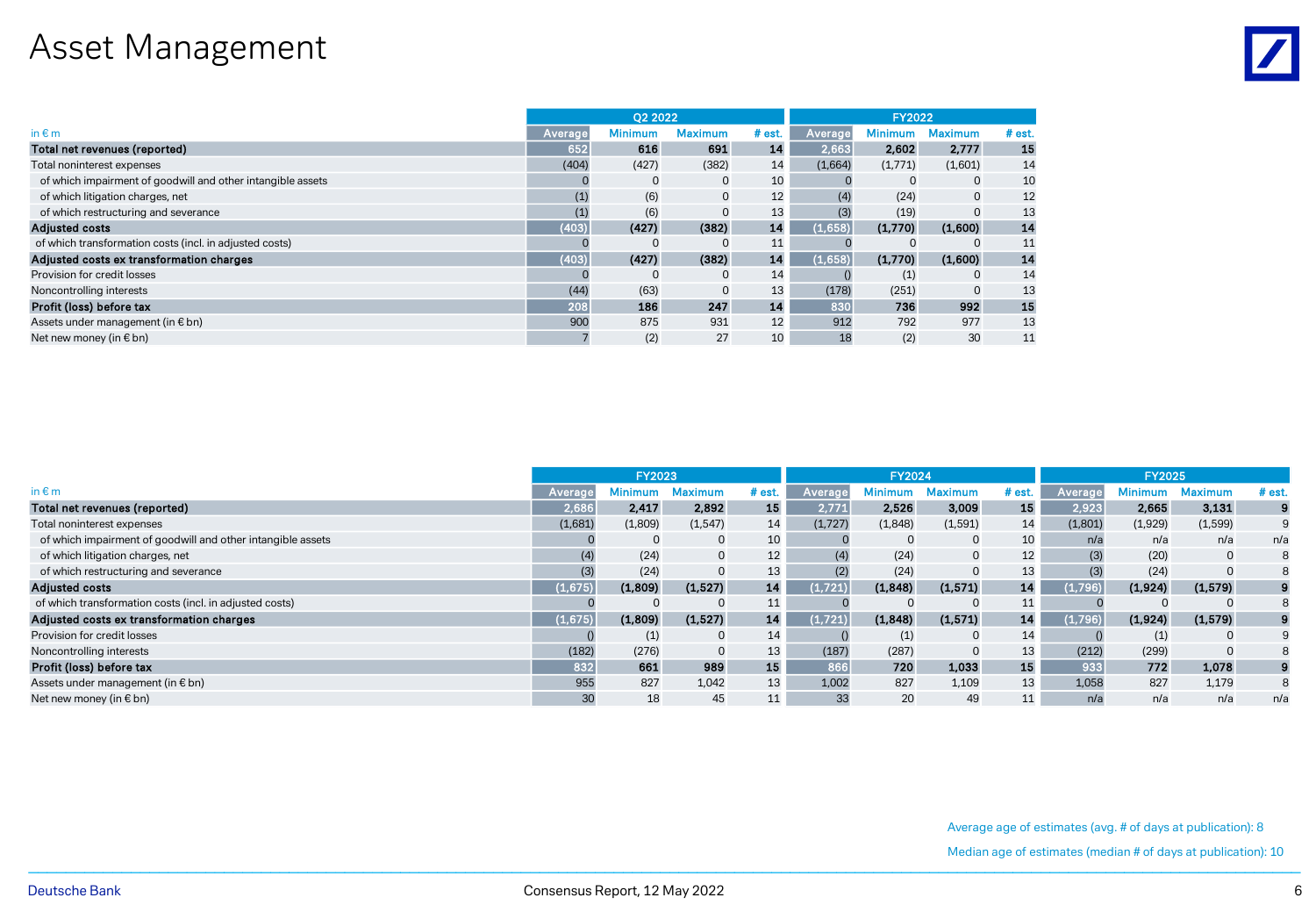# Corporate & Other

|                                                             |         | 02 2022        |                |        | <b>FY2022</b> |                |                |          |  |
|-------------------------------------------------------------|---------|----------------|----------------|--------|---------------|----------------|----------------|----------|--|
| in $\varepsilon$ m                                          | Average | <b>Minimum</b> | <b>Maximum</b> | # est. | Average       | <b>Minimum</b> | <b>Maximum</b> | $#$ est. |  |
| Total net revenues (reported)                               | (51)    | (125)          | 0              | 14     | (528)         | (1,000)        | (353)          | 15       |  |
| Total noninterest expenses                                  | (138)   | (241)          | (82)           | 14     | (546)         | (863)          | (398)          | 14       |  |
| of which impairment of goodwill and other intangible assets |         | $\mathbf 0$    | 0              | 13     |               |                | 0              | 13       |  |
| of which litigation charges, net                            | (11)    | (50)           |                | 13     | (36)          | (176)          | $\mathbf 0$    | 13       |  |
| of which restructuring and severance                        | (3)     | (25)           |                | 13     | (6)           | (42)           |                | 14       |  |
| <b>Adjusted costs</b>                                       | (125)   | (221)          | (70)           | 14     | (507)         | (802)          | (329)          | 14       |  |
| of which transformation costs (incl. in adjusted costs)     | (27)    | (75)           |                | 13     | (84)          | (250)          |                | 13       |  |
| Adjusted costs ex transformation charges                    | (101)   | (221)          | 5              | 14     | (428)         | (802)          | (179)          | 14       |  |
| Provision for credit losses                                 | (2)     | (11)           |                | 14     | (16)          | (43)           | $\Omega$       | 14       |  |
| Noncontrolling interests                                    | 40      | (36)           | 65             | 13     | 165           | (149)          | 251            | 13       |  |
| Profit (loss) before tax                                    | (154)   | (250)          | (41)           | 14     | (935)         | (1, 322)       | (555)          | 15       |  |

|                                                             | <b>FY2023</b> |          |                |        |       | <b>FY2024</b>  |                |        |       | <b>FY2025</b>  |                |          |
|-------------------------------------------------------------|---------------|----------|----------------|--------|-------|----------------|----------------|--------|-------|----------------|----------------|----------|
| in $\varepsilon$ m                                          | Averag        | Minimum. | <b>Maximum</b> | # est. |       | <b>Minimum</b> | <b>Maximum</b> | # est. |       | <b>Minimum</b> | <b>Maximum</b> | $#$ est. |
| Total net revenues (reported)                               | (238)         | (500)    | (100)          | 15     | (223) | (500)          | (100)          | 15     | (229) | (500)          | $\Omega$       |          |
| Total noninterest expenses                                  | (459)         | (863)    | (273)          | 14     | (439) | (863)          | (173)          | 14     | (514) | (863)          | (300)          |          |
| of which impairment of goodwill and other intangible assets |               |          | $\Omega$       | 13     |       |                | $\Omega$       | 13     |       |                |                |          |
| of which litigation charges, net                            | (50)          | (200)    | $\mathbf{0}$   | 13     | (50)  | (200)          | $\mathbf{0}$   | 13     | (70)  | (200)          |                |          |
| of which restructuring and severance                        | (8)           | (100)    | $\mathbf{0}$   | 13     | (8)   | (100)          | $\Omega$       | 13     | (11)  | (100)          |                |          |
| <b>Adjusted costs</b>                                       | (405)         | (783)    | (250)          | 14     | (385) | (783)          | (150)          | 14     | (433) | (783)          | (280)          |          |
| of which transformation costs (incl. in adjusted costs)     |               |          | $\Omega$       | 13     |       |                |                | 13     |       |                |                |          |
| Adjusted costs ex transformation charges                    | (405)         | (783)    | (250)          | 14     | (385) | (783)          | (150)          | 14     | (433) | (783)          | (280)          |          |
| Provision for credit losses                                 |               | (43)     |                | 14     | (3)   | (43)           |                | 14     |       | (43)           |                |          |
| Noncontrolling interests                                    | 164           | (162)    | 255            | 13     | 168   | (169)          | 256            | 13     | 175   | (177)          | 265            |          |
| Profit (loss) before tax                                    | (554)         | (1,012)  | (256)          | 15     | (516) | (869)          | (233)          | 15     | (592) | (850)          | (275)          |          |

Average age of estimates (avg. # of days at publication): 8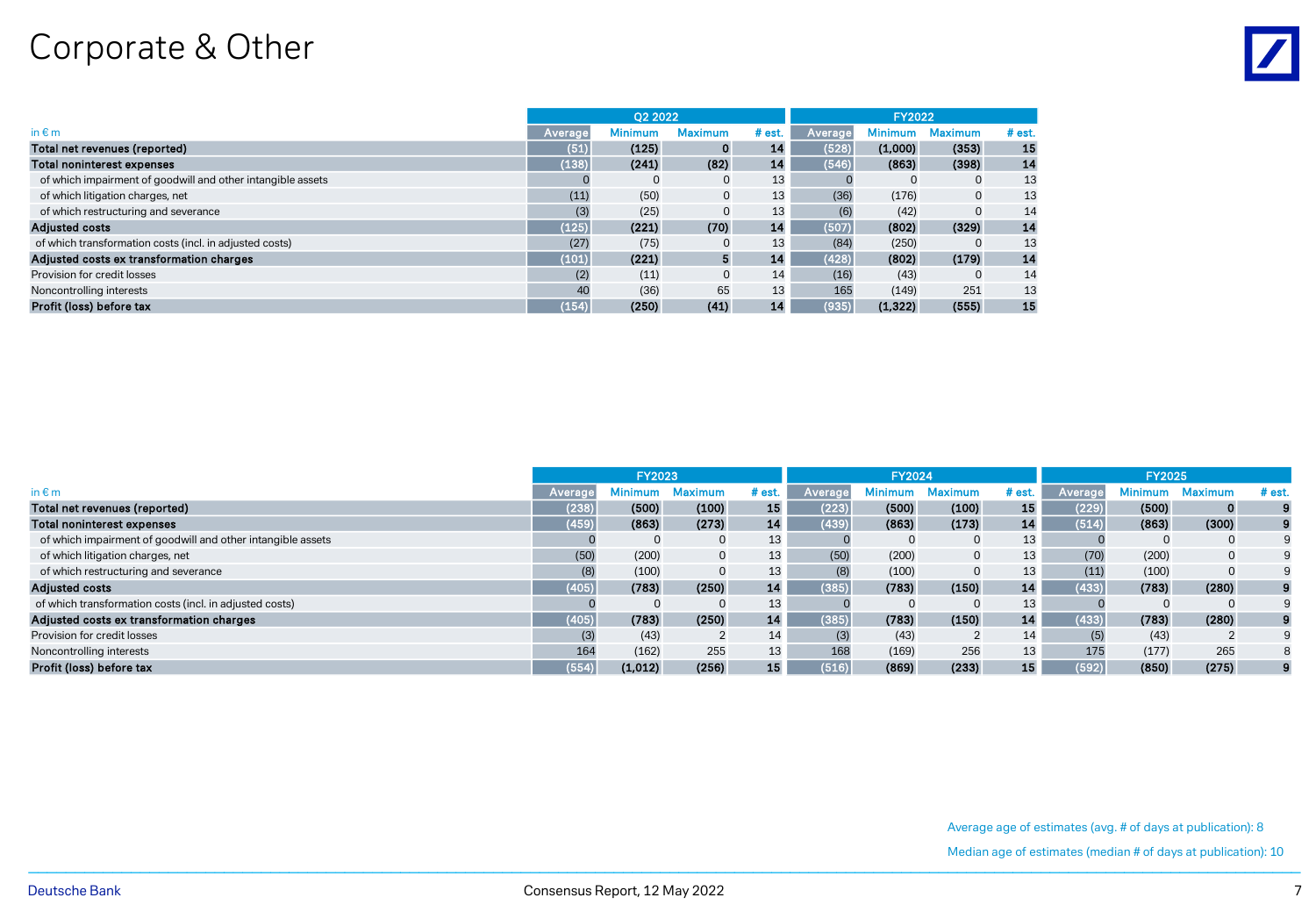## Capital Release Unit

|                                                             |          | <b>O2 2022</b> |                | <b>FY2022</b> |         |                |                |          |
|-------------------------------------------------------------|----------|----------------|----------------|---------------|---------|----------------|----------------|----------|
| in $\notin$ m                                               | Average, | <b>Minimum</b> | <b>Maximum</b> | $#$ est.      | Average | <b>Minimum</b> | <b>Maximum</b> | $#$ est. |
| Total net revenues (reported)                               | (10)     | (25)           | $\mathbf 0$    | 14            | (38)    | (100)          | $\mathbf{o}$   | 15       |
| <b>Total noninterest expenses</b>                           | (218)    | (314)          | (158)          | 14            | (969)   | (1,255)        | (799)          | 14       |
| of which impairment of goodwill and other intangible assets |          | $\Omega$       | $\mathbf 0$    | 11            |         |                | $\Omega$       | 11       |
| of which litigation charges, net                            | (23)     | (57)           | $\mathbf 0$    | 12            | (84)    | (229)          | (20)           | 13       |
| of which restructuring and severance                        | (9)      | (50)           | $\Omega$       | 13            | (32)    | (151)          | $\Omega$       | 13       |
| <b>Adjusted costs</b>                                       | (190)    | (268)          | (150)          | 14            | (861)   | (1,074)        | (747)          | 14       |
| of which transformation costs (incl. in adjusted costs)     | (5)      | (20)           | $\Omega$       | 12            | (15)    | (62)           |                | 12       |
| Adjusted costs ex transformation charges                    | (185)    | (253)          | (146)          | 14            | (848)   | (1,012)        | (747)          | 14       |
| Provision for credit losses                                 |          | (7)            | 10             | 14            |         | (50)           | 42             | 15       |
| Noncontrolling interests                                    |          | $\Omega$       | $\Omega$       | 12            |         |                |                | 12       |
| Profit (loss) before tax                                    | (227)    | (303)          | (165)          | 14            | (1.012) | (1.239)        | (860)          | 15       |
| Risk-weighted assets (fully loaded, in € bn)                | 25       | 25             | 29             | 11            | 25      | 23             | 29             | 12       |
| Leverage exposure (fully loaded, in € bn)                   | 33       | 28             | 35             | 10            | 32      | 18             | 35             | 11       |

|                                                             | <b>FY2023</b> |          |              |          | FY2024  |         |                |        | <b>FY2025</b> |                |                |          |
|-------------------------------------------------------------|---------------|----------|--------------|----------|---------|---------|----------------|--------|---------------|----------------|----------------|----------|
| in $\notin$ m                                               | Averago       | Minimum  | Maximum      | $#$ est. | Average | Minimum | <b>Maximum</b> | # est. | Average       | <b>Minimum</b> | <b>Maximum</b> | $#$ est. |
| Total net revenues (reported)                               | (36)          | (100)    | $\mathbf{o}$ | 15       | (26)    | (100)   | 0              | 15     | (21)          | (60)           | $\Omega$       |          |
| Total noninterest expenses                                  | (714)         | (991)    | (300)        | 14       | (594)   | (904)   | $\bf{0}$       | 14     | (464)         | (883)          | 0              |          |
| of which impairment of goodwill and other intangible assets |               |          | $\Omega$     | 11       |         |         |                |        |               |                |                |          |
| of which litigation charges, net                            | (69)          | (229)    | 0            | 12       | (69)    | (229)   | $\mathbf{0}$   | 12     | (30)          | (160)          |                |          |
| of which restructuring and severance                        |               | (20)     |              | 13       | (2)     | (20)    | $\Omega$       | 13     |               | (20)           |                |          |
| <b>Adjusted costs</b>                                       | (653)         | (810)    | (300)        | 14       | (533)   | (800)   | $\mathbf{0}$   | 14     | (435)         | (723)          | 0              |          |
| of which transformation costs (incl. in adjusted costs)     |               | (40)     | $\Omega$     | 12       | (3)     | (40)    | 0              | 12     |               | (40)           |                |          |
| Adjusted costs ex transformation charges                    | (651)         | (810)    | (300)        | 14       | (530)   | (800)   | $\mathbf{0}$   | 14     | (430)         | (723)          | $\Omega$       |          |
| Provision for credit losses                                 |               | (50)     | 42           | 15       | (2)     | (50)    | 42             | 15     |               |                |                |          |
| Noncontrolling interests                                    |               |          | $\Omega$     | 12       |         |         | $\Omega$       | 12     |               |                |                |          |
| Profit (loss) before tax                                    | (770)         | (1, 130) | (300)        | 15       | (642)   | (1,010) | $\mathbf{o}$   | 15     | (485)         | (889)          | 0              |          |
| Risk-weighted assets (fully loaded, in € bn)                | 24            | 22       | 29           | 12       | 23      | 20      | 29             | 12     |               | 18             | 26             |          |
| Leverage exposure (fully loaded, in € bn)                   | 25            |          | 35           | ᅭ        | 23      |         | 35             | ᆠᆠ     | 18            |                | 30             |          |

Average age of estimates (avg. # of days at publication): 8